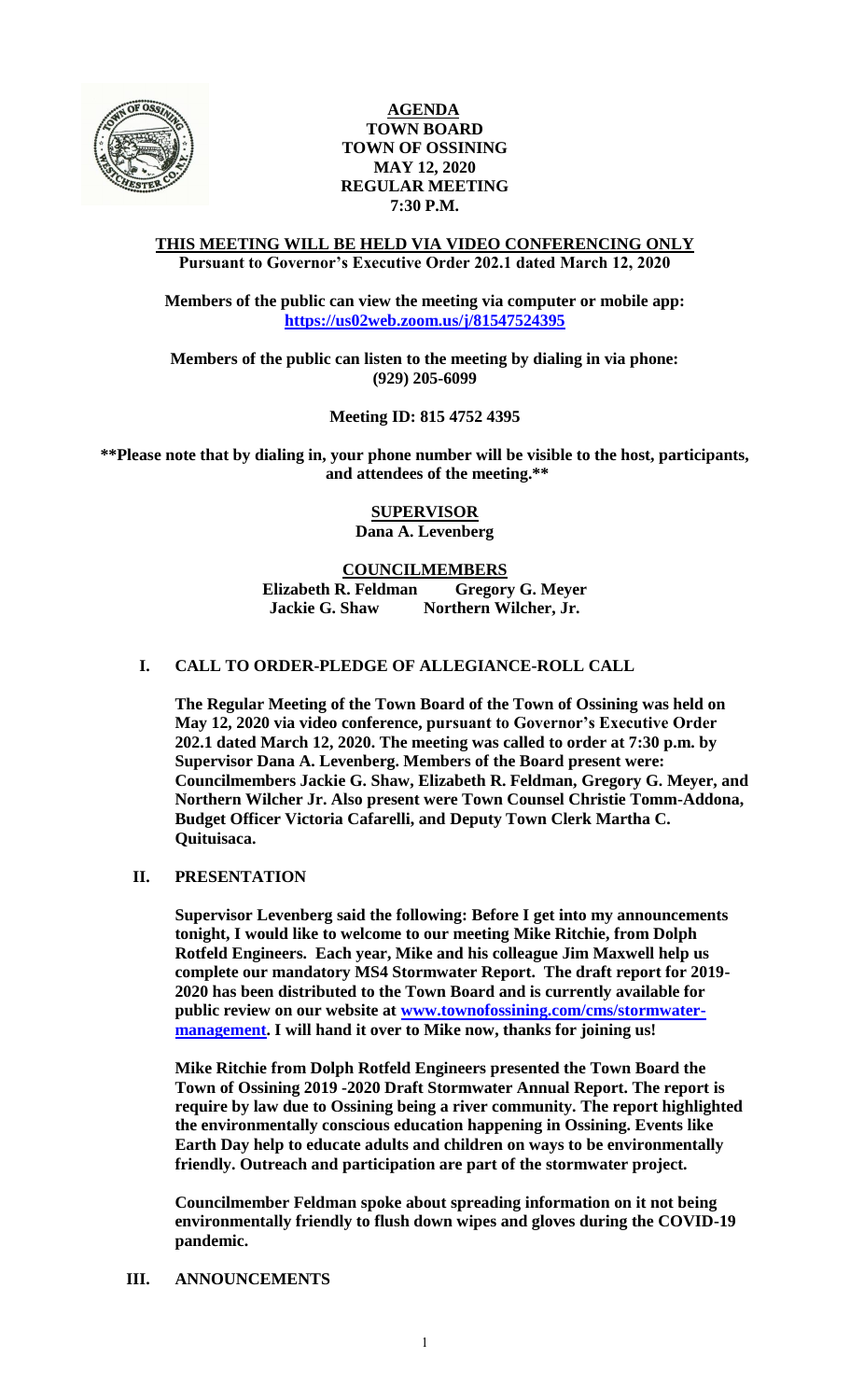**Supervisor Levenberg made the following announcements:**

**This week, we have been closely following news out of our State government regarding New York Forward, or the Governor's regional plan for re-opening and re-starting business in New York State.** 

**The state has been divided into ten regions, aligning with the Regional Economic Development Councils' jurisdictions, which may look familiar to some of us. As I mentioned last week, Westchester is in the Mid-Hudson Region, along with Putnam, Rockland, Dutchess, Ulster, Sullivan, and Orange counties. Each region will be monitored by "control rooms," comprised of primarily County Executives and other key stakeholders across the state to closely monitor key data points during the reopening process.** 

**The State has identified seven metrics that each region must meet before continuing to different phases of re-opening. The metrics include:**

- **1. Decline in Total Hospitalizations, or a sustained decline in the three day rolling average of the total number of people in the hospital each day over the course of a 14-day period;**
- **2. Decline in deaths, or a sustained decline in the three-day rolling average of daily hospital deaths over the course of a 14-day period;**
- **3. New hospitalizations must be fewer than two new hospitalizations per 100,000 residents, measured on a three day rolling average;**
- **4. Hospital bed capacity must be at least 30%;**
- **5. ICU bed capacity must also be at least 30%;**
- **6. Average daily diagnostic testing capacity over the past seven days must be sufficient to conduct 30 tests per 1,000 residents per month; and**
- **7. Contact tracing capacity must meet thresholds set by the Department of Health, in collaboration with the Johns Hopkins University School of Public Health and Vital Strategies.**

**You can follow the progress of each region at forward.ny.gov/regionalmonitoring-dashboard. If you visit that site, you will see that the Mid-Hudson region does not meet all of these criteria. As such, residents in our region will see little to no difference in restrictions when New York PAUSE expires on May 15. Most businesses that are currently closed will remain closed, if you are a non-essential worker you will continue to work from home, in general, you still must remain at home except for essential trips, and you still must wear a face covering and maintain a six foot distance from others in public. The only change on May 15 statewide will be the re-opening of certain low-risk businesses, including landscaping and gardening, outdoor low-risk recreational activities like tennis, and drive-in movie theaters.** 

**Once we meet these criteria, we will see Phase One of reopening, which will include reopening of construction, manufacturing, wholesale trade, select retail for curbside pickup only, agriculture, forestry, and fishing. Phase Two includes professional services, finance and insurance, retail, administrative support, real estate, rental, and leasing. Phase Three includes restaurants and food service. Finally, Phase Four includes arts, entertainment, recreation, and education. There must be two weeks in between phases to allow the regional control rooms to closely monitor the impact re-opening has on the criteria detailed earlier.** 

**We will also continue to closely monitor this situation as it develops, in partnership with our County Executive. We will also be watching closely as our counterparts in the Finger Lakes, Mohawk Valley, and Southern Tier regions lead the way with re-opening. We have been planning internally as well, and gathered representatives from each of our Town Departments to begin identifying how we will need to shift our own operations as we move towards reopening and in line with those industries that are opening first where they will require supports from our government. As many, many experts continue to remind us, it remains vitally important that re-opening is handled with extreme caution as we continue to run the risk of triggering more outbreaks, which may**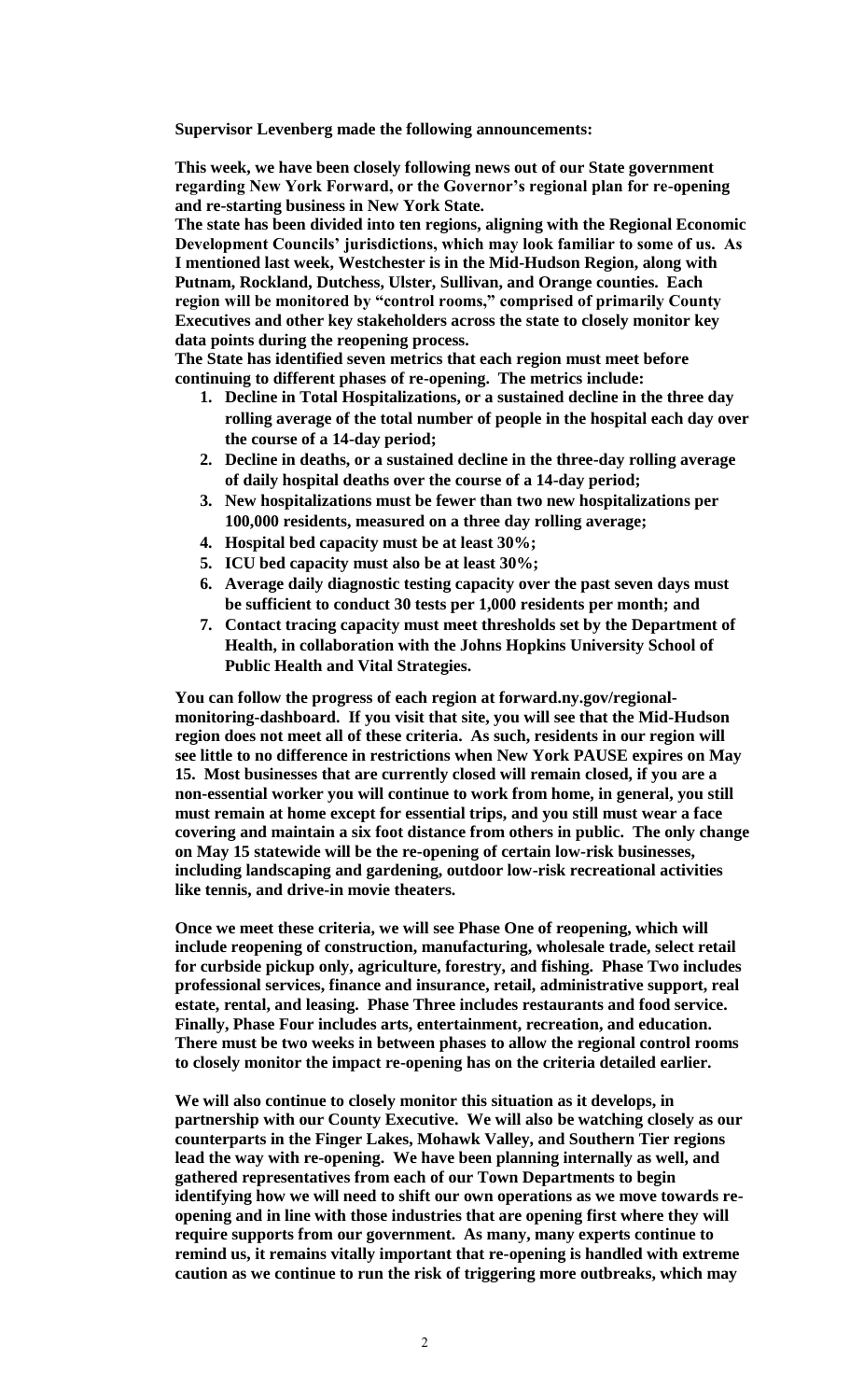**be difficult to control. We ask that our residents remain vigilant, follow the facts, and make smart decisions when out in public.** 

**We are anticipating warm weather this week and weekend, which we know will bring many out to our parks and open spaces for fresh air and exercise. At this time, our playgrounds, ballfields, basketball courts, pavilions, picnic areas, and grills remain closed! You also must wear a mask when you cannot maintain a six foot distance from others in public. But let's be honest – how can you be sure you won't get in that situation? So bring a mask with you anyway! We also ask that you limit the amount of trash that you produce and try your best to carry out what you carried in with you. We have a small parks crew, and they cannot be everywhere, especially on the weekends, to clean up after the large crowds we have seen in our parks recently. Be kind, mindful of others, and help us take care of these public spaces that we know you all love!**

**Speaking of masks, for all of our dedicated essential workers, we received a donation of masks from Hanes, the cotton undershirt maker. These masks have been provided through the federal, state, and county levels and are distributed to essential businesses and organizations. You can request masks for your business through our easy access Google form (available on our website), or by reaching out to Carina Scorcia at 914-762-6002. The masks are being safely distributed by appointment only so contact her now to get your organization on the schedule. At this time, we cannot distribute these masks to the general public. However, we have a helpful guide on our website with instructions for how you can easily make a mask with a tshirt, paper towel, and elastics!** 

**Tomorrow at noon is the deadline, if you have not yet received your economic impact payment from the federal government, to get them your direct deposit information. If you go online to the IRS website at irs.gov and click on get my payment, you can make sure they have your bank information, and any other information they might need to release the money to your bank. Make sure you take advantage of this money that has been designated to help all of us at this difficult time.**

**Many of our neighbors are facing increased food insecurity as the Coronavirus crisis continues. The Town of Ossining is sharing food distribution information on our website and Facebook page. Meals are available at many different times and in many locations during the week to help reach as many neighborhoods as possible. If you can help support these distribution efforts we ask that you please do. Restaurants interested in supplying meals should reach out to Gullotta House at [www.GullottaHouse.org](http://www.gullottahouse.org/) – that's two L's and two T's. Donations to the Ossining Food Pantry or Gullotta House are welcome and very appreciated.** 

**I would also like to remind our residents and business owners that all Town offices remain closed to the public. We have contact information for our departments easily available on our website, as well as the many functions you can complete online. If you have any issues contacting a Town department, you can always call the Supervisor's office directly at (914) 762-6001 or (914) 762- 6002, and we will be happy to help.** 

**Later in the meeting, we will be addressing some changes to our assessment calendar which we hope will help property owners better respond to changes in their assessed values. However, we still encourage you to schedule an informal review with Tyler Technologies at www.tylertech.com/schedule or by calling 800-829-4235, if you feel your preliminary assessment does not accurately reflect the value of your property as of July 1, 2019. These informal reviews will help us ensure the accuracy of our roll and are a vital part of the re-appraisal process, keeping our tax roll at full value.** 

**Finally, I need to make my weekly plug for the Census! As of this week, I learned that we just hit 60% of our residents in the unincorporated Town who have responded to the US Census. Yes, that is higher than some of our**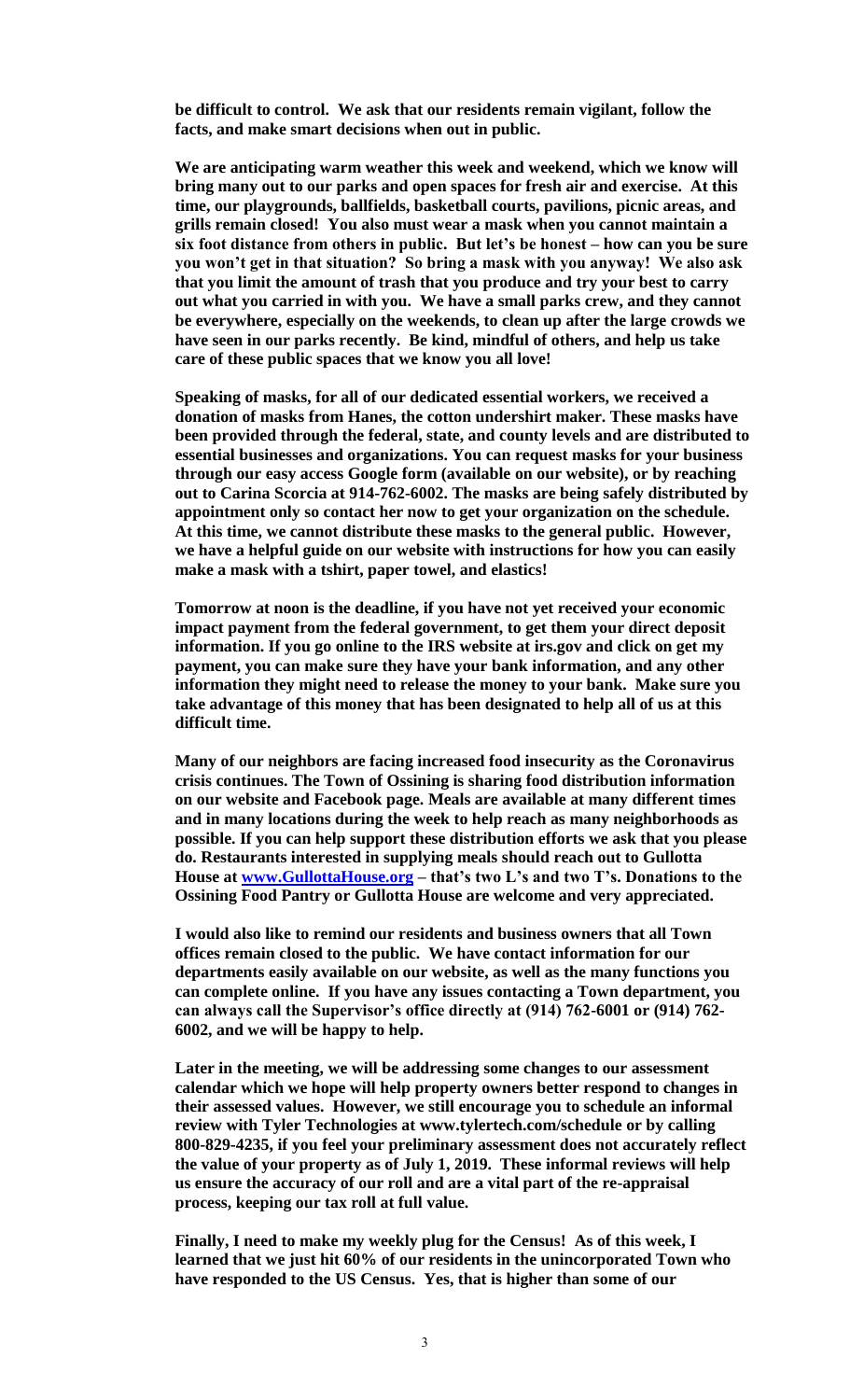**neighbors, but we are about 10% under our response numbers from 2010 and that still means 40% of our residents have still not responded! We know we lost \$2,500 per uncounted resident in the 2010 Census – we simply cannot afford that loss this time around! The Coronavirus pandemic has revealed just how much we rely on federal, state, and county funding, especially during crises. Respond today at [my2020Census.gov](http://www.2020census.gov/) and encourage everyone you know to do the same – your neighbors, family, friends, coworkers, anyone on your Zoom calls, and more. Text a friend right now to remind them!**

**Councilmember Feldman announced that next week is EMS Week. She gave a shout out to OVAC for all their hard work during the COVID-19 pandemic. She also thanked the Meal Train program for helping out OVAC and local restaurants during these hard times. On June 13, 2020 the American Red Cross will be holding a blood drive at OVAC's station.**

### **IV. LIAISON REPORTS**

### **V. PUBLIC COMMENT ON AGENDA ITEMS**

### **VI. BOARD RESOLUTIONS**

**A. Approval of Minutes—Regular Meeting – April 28, 2020**

**Councilmember Shaw moved and it was seconded by Councilmember Wilcher that the following resolution be approved.**

**Resolved, that the Town Board of the Town of Ossining hereby approves the April 28, 2020 minutes of the Regular Meeting as presented.**

**Motion: Carried**

#### **B. Approval of Voucher Detail Report**

**Councilmember Shaw moved and it was seconded by Councilmember Feldman that the following resolution be approved.**

**Resolved, that the Town Board of the Town of Ossining hereby approves the Voucher Detail Report dated May 12, 2020 in the amount of \$1,523,854.33.**

**Supervisor Levenberg said the following in regard to the resolution: I would like to note that this voucher detail report is particularly high, in large part due to our first payment of 2020 to the Village for police services. Each year, the Village waits until after Town/County tax collection to bill us for the first few months of police services, so this first check run in May is always particularly high.** 

**Motion: Carried**

#### **C. Appointment – Planning Board Alternate**

**Councilmember Feldman moved and it was seconded by Councilmember Wilcher that the following resolution be approved.**

**Resolved, that the Town Board of the Town of Ossining appoints Jesus Lopez as an alternate member of the Town of Ossining Planning Board and Architectural Review Board, retroactive to May 1, 2020, for a term to expire April 30, 2021.**

**Supervisor Levenberg said the following in regard to the resolution: If you viewed the May 6, Planning Board meeting, you may have noticed a new face! Jesus Lopez served on Land Use Boards in the Village of Ossining, before he moved to the Unincorporated Town. We feel he will be an asset to**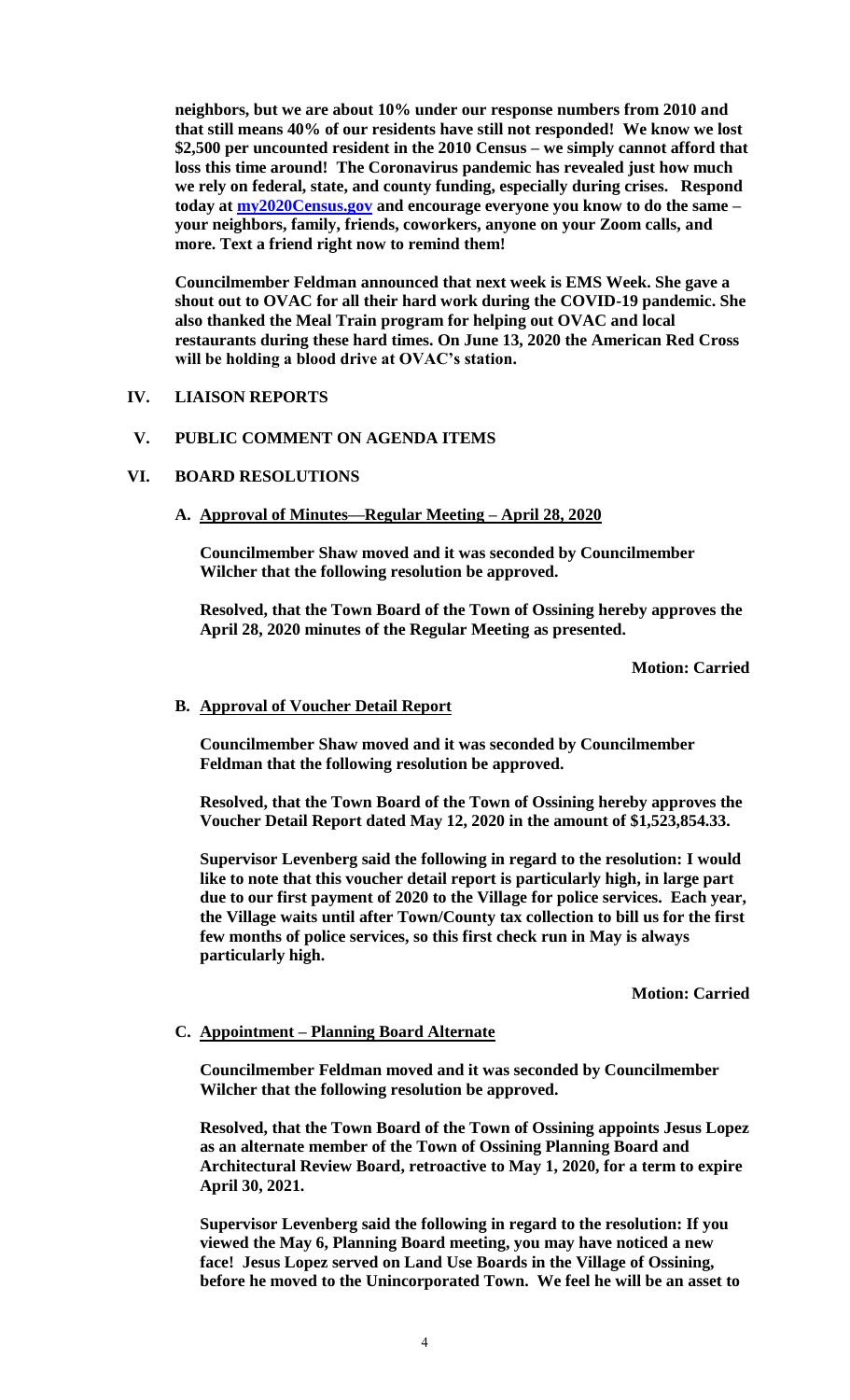**the Planning Board/Architectural Review Board, so we are happy to have him as the alternate for the shared board.** 

### **Motion: Carried**

## **D. Modifications to the Town's 2020 Assessment Procedure**

**Councilmember Feldman moved and it was seconded by Councilmember Wilcher that the following resolution be approved.**

**WHEREAS, on April 20, 2020, Governor Cuomo issued Executive Order 202.22 related to the COVID-19 pandemic that included, among other things, suspension or modification of Article 5 of the Real Property Tax Law to the extent necessary to allow certain modifications to the property assessment procedure, to be exercised by the local municipalities at their option; and**

**WHEREAS, the Town Board believes that in light of the circumstances of the COVID-19 pandemic, including the prohibition on nonessential gatherings, the restrictions on municipal operations and the social distancing practices in place to reduce the spread of COVID-19, that it would be beneficial to implement the provisions in EO 202.22 to give the public additional time to review their assessments and take the appropriate actions and to provide the public and Town officials with safe and effective means to effectuate the assessment process; and**

### **NOW THEREFORE,**

**BE IT RESOLVED, in accordance with EO 202.22, the Town Board hereby establishes the following dates for the 2020 assessment roll:**

- **The Town's tentative assessment roll will be filed on Monday, June 30, 2020 instead of June 1, 2020**
- **The date for the Board of Assessment Review hearing assessment complaints ("Grievance Day") will be Tuesday, July 21, 2020 instead of June 16, 2020**

**BE IT FURTHER RESOLVED, in accordance with EO 202.22, the Town Board hereby directs the following procedures be followed with respect to the 2020 assessment roll:**

- **Notice of the filing of the tentative roll will be published and available for inspection solely online with the date for hearing complaints ("Grievance Day") prominently displayed on the published tentative roll**
- **The Board of Assessment Review will hear complaints ("Grievance Day") remotely via videoconferencing and/or teleconferencing and the means of doing so shall be prominently displayed with the publishing of the tentative roll**

**BE IT FURTHER RESOLVED, the date for the filing of the final assessment roll shall remain September 15, 2020, however the Town Board reserves the right to revisit this and extend the date in accordance with EO 202.22 if determined to be reasonably necessary by the Town Assessor; and**

**BE IT FURTHER RESOLVED, the Supervisor and her staff, the Town Assessor and his staff, the Board of Assessment Review, and any other necessary Town officers and staff are hereby authorized to take any and all necessary steps to implement the directives of this Resolution.**

**Supervisor Levenberg said the following in regard to the resolution: As we discussed at our last legislative session, the Town Board has decided to adjust the 2020 Assessment Calendar pursuant to Executive Order 202.22. As the**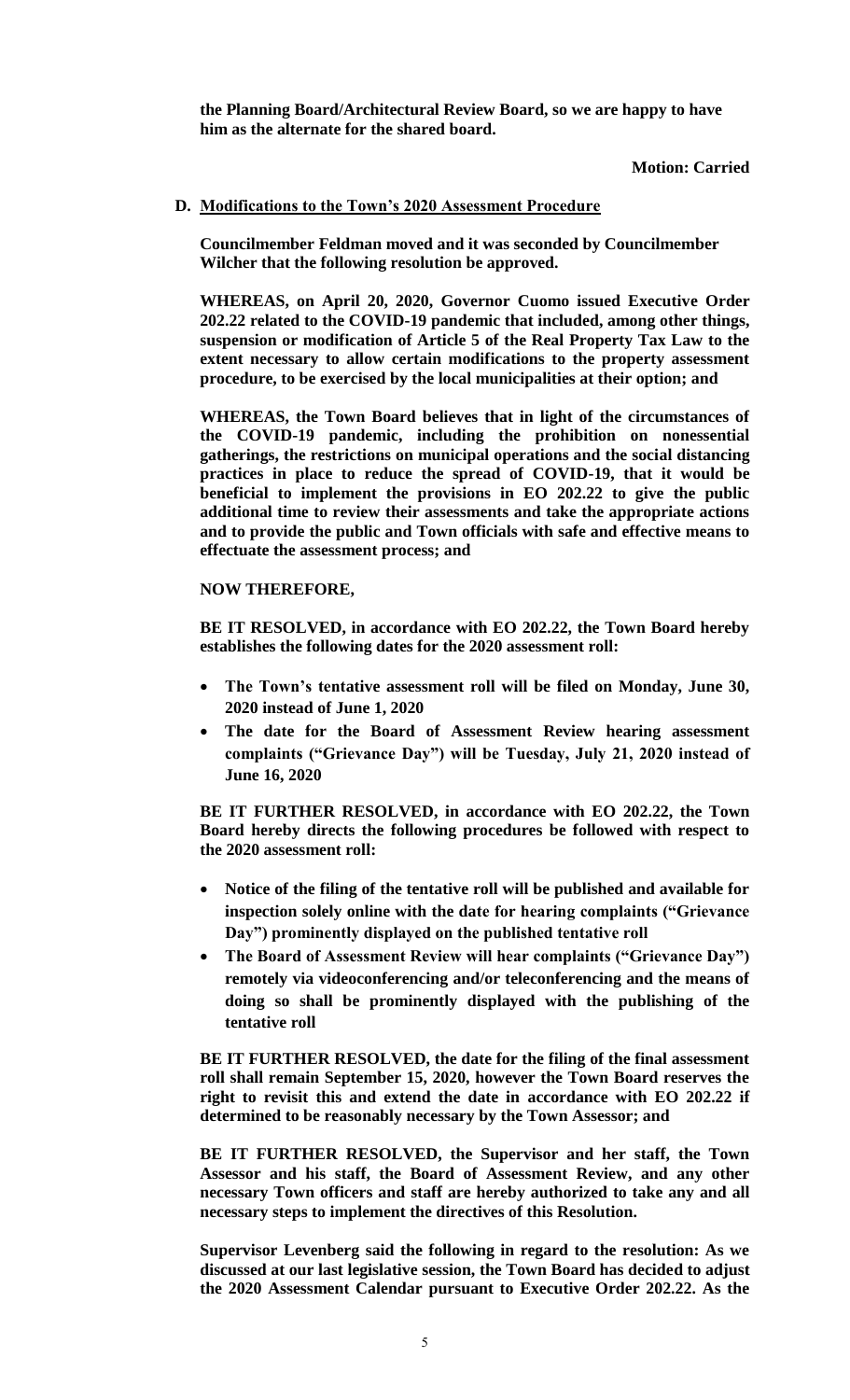**resolution reads, we will be shifting the Tentative Role filing date from June 1 to June 30, and shifting Grievance Day from June 16 to July 21. We hope this deadline extension will allow property owners the time they need to more thoroughly review their preliminary change of assessment, schedule an informal review with Tyler Technologies or our Assessment staff, and ultimately file a grievance if necessary. If you have any questions, I encourage you to contact our Assessor's Office at (914) 762-8274. And as I mentioned earlier, our offices remain closed to the public, so please stay tuned for specific instructions with how you can properly file a grievance without coming into the office. We will also be holding Grievance Day remotely via Zoom and we will be publishing the access information within the next few weeks. As always, we encourage our residents to be wary of advertisements from representatives promising decreased assessments and taxes. Our Assessor's Office always seeks to assist our residents as best as possible. You may receive the help you need, without spending a lot of money on a representative, simply by "sitting down" with our staff and discussing in detail.** 

**Motion: Carried**

## **E. Radio License Agreement with Westchester County**

**Councilmember Shaw moved and it was seconded by Councilmember Wilcher that the following resolution be approved.**

**Resolved, that the Town Board of the Town of Ossining authorizes the Supervisor to sign a license agreement with Westchester County for the purposes of supplying the Town of Ossining with emergency communications equipment by the Westchester County Department of Emergency Services, subject to approval by Counsel to the Town as to form.**

**Supervisor Levenberg said the following in regard to the resolution: The Town is signing this contract on behalf of OVAC, so they can receive upgraded radio equipment from the Westchester County Department of Emergency Services. We hope this new equipment will assist OVAC in their lifesaving operations.**

**Motion: Carried**

#### **VII. CORRESPONDENCE TO BE RECEIVED AND FILED**

#### **VIII. MONTHLY REPORTS**

**Councilmember Feldman moved and it was seconded by Councilmember Shaw that the following resolution be approved.**

**Resolved, that the Town Board of the Town of Ossining hereby accepts the following monthly reports for the month of April 2020 as amended:**

- **Town Clerk's Office**
- **Tax Receiver's Office**

**Motion: Carried**

### **IX. VISITOR RECOGNITION**

*Visitors shall be accorded one (1) four (4) minute opportunity to speak*

**Mindy of Ossining spoke about the school board budget and election. She asked how people will be receiving their ballots. She spoke about mail problems she has faced. Supervisor Levenberg advised her to contact the clerk to the school district. School Board elections are separate from those of the Town. Budget Office Cafarelli discussed absentee ballots being mailed out to qualified voters.**